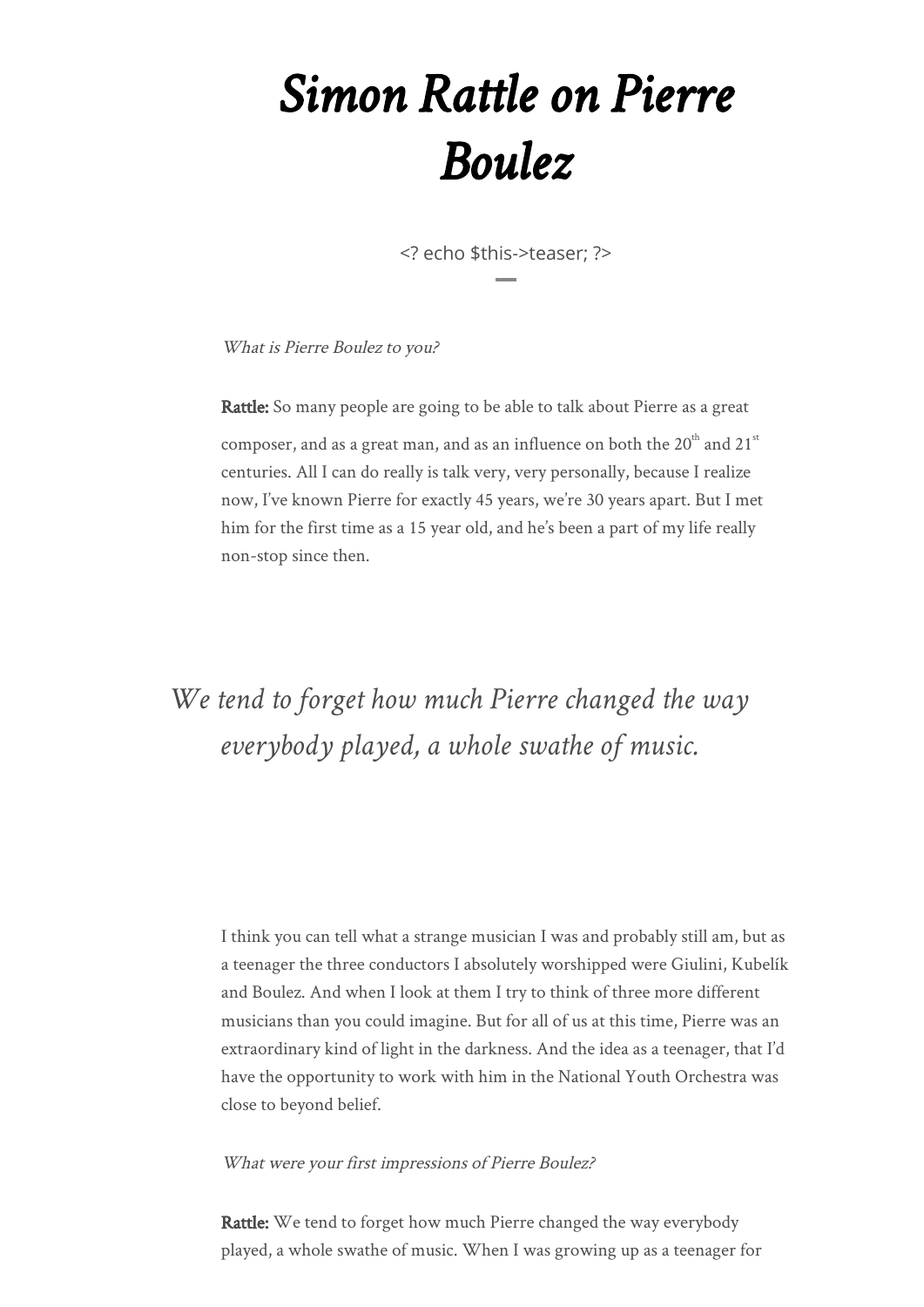instance, the Second Viennese School of course it was played. But people found it so hard, and what one heard was only a struggle. Pierre taught us all what it meant, not only in terms of lucidity, but in terms of colour. And as a young musician in the National Youth Orchestra, what all of us remember was not only his extraordinary brain and his legendary ear, all of which we were very frightened of, but also the humanity, the humour.

## *I think so much with Pierre is to do with what is surprising and what is immediate, and what can create disruption and stop. And it seems to me that that can be almost like a metaphor for his own work.*

And I think all of us, to this day, will remember the colours he taught us in Webern, the idea for instance ofllin one place a clock winding down, in another place which he wanted to sound like the last drops of water coming out of a bottle<sup>n</sup>working on *La Mer* of Debussy for instance, and him talking to us about this extraordinary motion of a fish, where it moves fast and then suddenly stops. I think so much with Pierre is to do with what is surprising and what is immediate, and what can create disruption and stop. And it seems to me that that can be almost like a metaphor for his own work.

#### When did you meet him for the first time?

Rattle: When I was 15 I had planned to perform what was then considered to be his absolute masterpiece, Le Marteau sans maître. And he gave me an hour and a half of his time to take me through the score in incredible patient detail, and I kick myself to this day that I didn't really know what questions to ask him. But I ran and I could just about keep in touch with what he was saying.

And in the years afterwards we kept very much in touch. I was living in London, I went to many of his rehearsals and just simply saw him teach a generation of musicians – how his core repertoire went in his brain.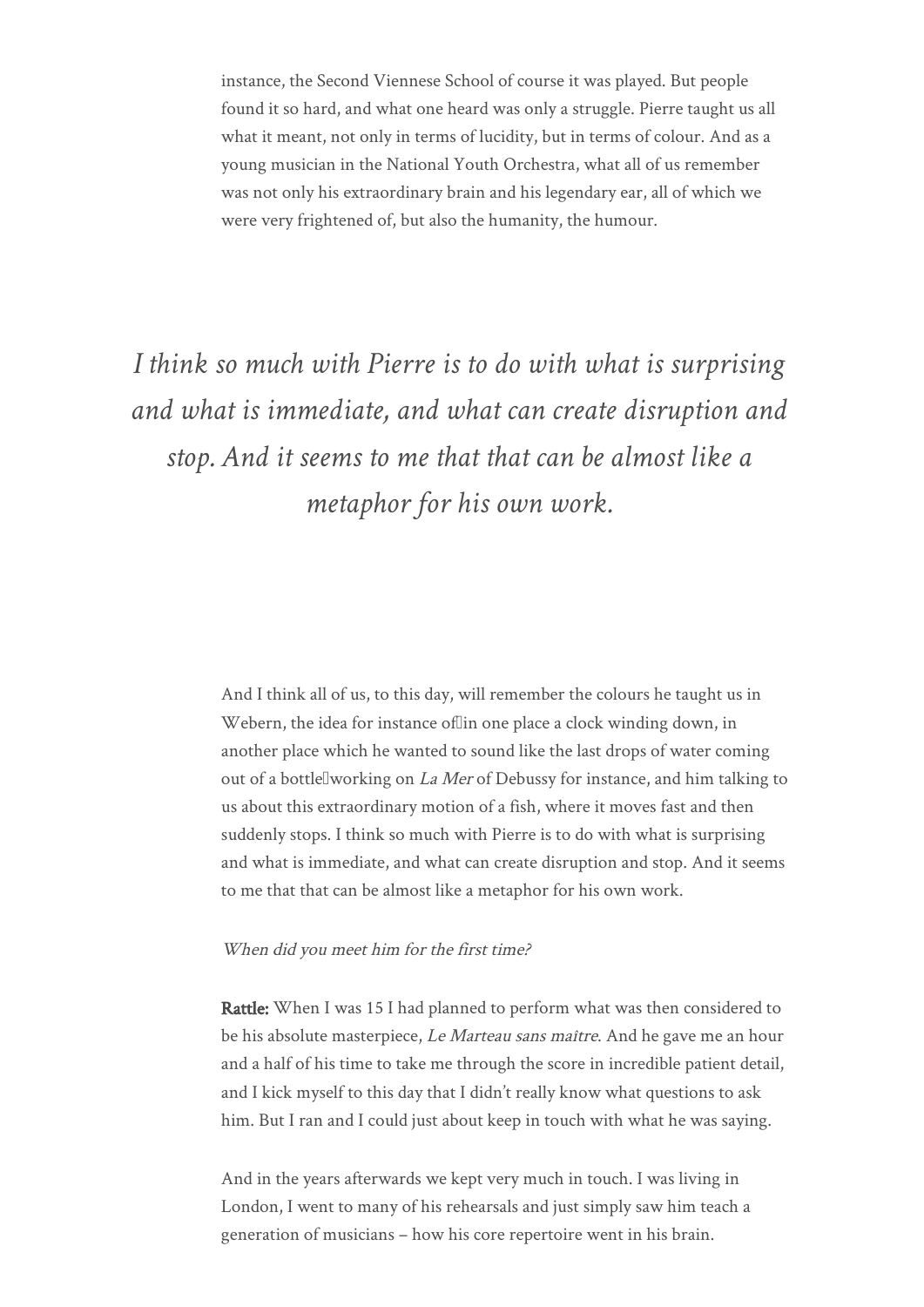I also played the piano a number of times for auditions for him. He was always very warm, very friendly – I think one of the loveliest colleagues that there is.

I mean the idea that I would be going to have dinner with him in Baden-Baden at his home, in this extraordinary, almost undecorated place, but covered with – as I counted – nine Mirós, two Paul Klees on the wall. Characteristically Pierre said to me: "Oh no, no, I'm not a collector, no, not at all. These are just things people gave to me." And as he said that, I noticed that one of the paintings had "To Pierre Boulez, with deepest admiration, from Joan Miró." So, it's interesting actually who gave him the paintings.

*He changed music, he changed the way we thought, he changed the way we structure the music business. So many of the ideas which he put out and seemed revolutionary are now actually part of our musical life.*

#### Could you talk about Boulez and the Berlin Philharmonic?

Rattle: It's one of the things I've been proudest of that I was able with the Berlin Philharmonic to rekindle the relationship with Pierre, which I know had been productive but difficult in the days before. And I think we were very lucky to have some more concerts with him in the years gone by on some very, very great occasions. I don't think anyone will ever forget the concert full of the different pieces, 4 pieces, 5 pieces, et cetera, by Bartók, Webern, Schönberg and Berg.

And it's been an extraordinary thing, because Pierre was of course a firebrand – I mean, he was an entirely intolerant, tough, thoughtless, wonderful creature immediately after the Second World War. And he talks about himself with an utter disarming frankness, where he says, he simply cannot believe how ridiculous he was. But in fact that person who wanted to create chaos, and wanted to destroy, with this messianic zeal, to say that music can be something else – somewhere this is still the same person, even if he looks back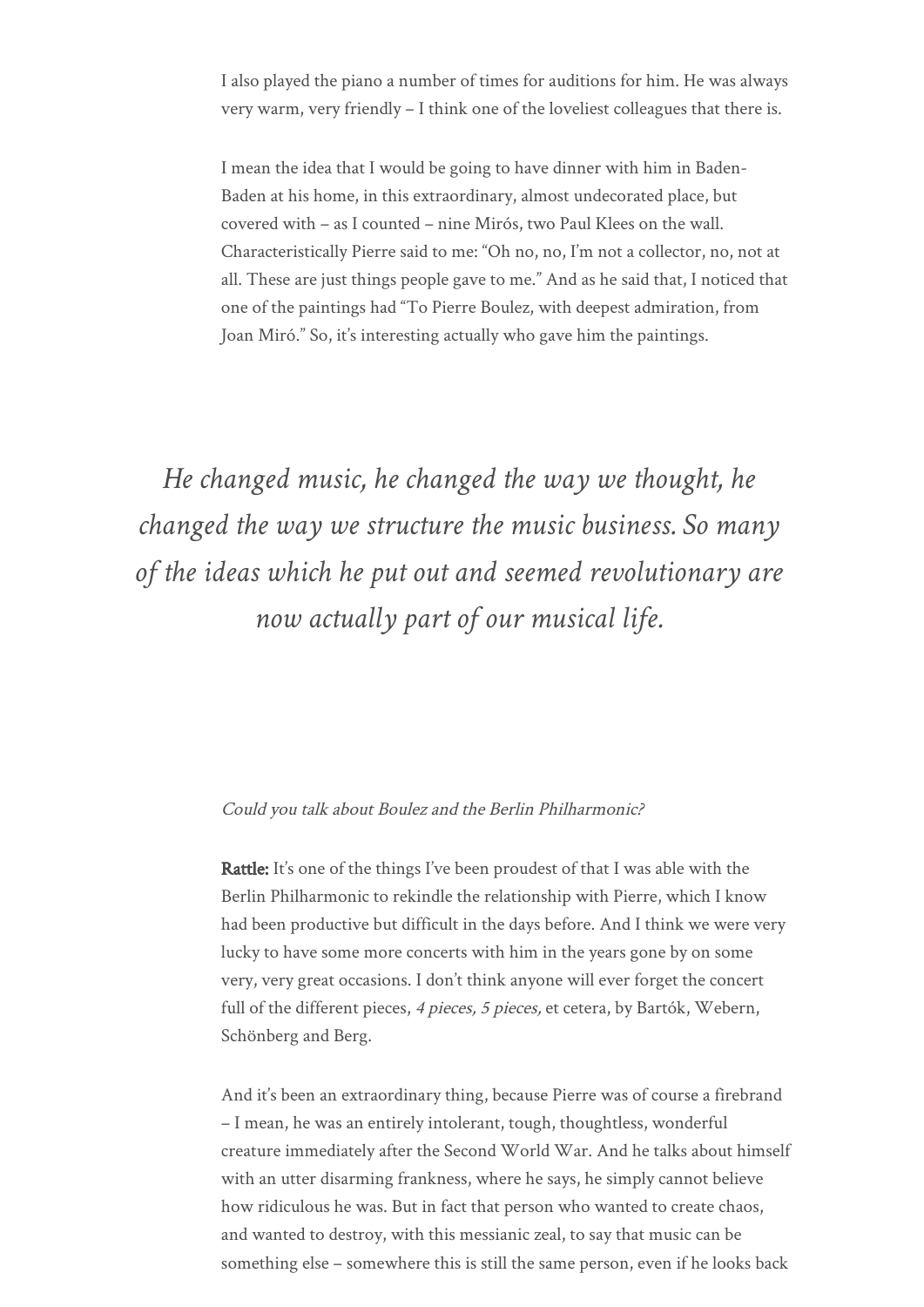at himself with a kind of wryness. He is still a revolutionary.

#### In what ways did he influence the music world?

Rattle: He changed music, he changed the way we thought, he changed the way we structure the music business. So many of the ideas which he put out and seemed revolutionary are now actually part of our musical life. And maybe this is one of the reasons why he has been able to become so mellow.

In the last years to watch him work with for instance the Lucerne Festival Academy, which he set up as a way to really train the next generation of musicians and what was needed, to see him there, to see him again with his wisdom and with his humour, and his absolute determination, to make everything sound, to make everything[loh, how would I put it[llogical is unfairleven logically illogical, consequent I would say. This is one of the greatest musicians of our time or any time.

#### What about Boulez as a composer?

Rattle: In his works, which have become more and more beautiful, more and more sensual as time goes on – far too few pieces of course. He's always been a composer who has really struggled, who has gone back, who has revised. Some pieces are still unfinished and maybe will always remain unfinished. But he has provided a new type of light for music

I would say there are very few composers, or indeed musicians of any type, who have actually changed the entire discourse of music, but without any doubt, Pierre is one of those. Great composer, great man, wonderful colleague, and really a "Mensch". Through all this, through all his revolutionary fervour he's remained a Mensch, and he will remain close in the hearts of all of us, always.

*In fact Pierre was willing to go right down to the bottom, pull it to pieces, make it worse and then do the slow, patient, important work of making it what it really should be. That's not a bad picture of what he did all throughout his*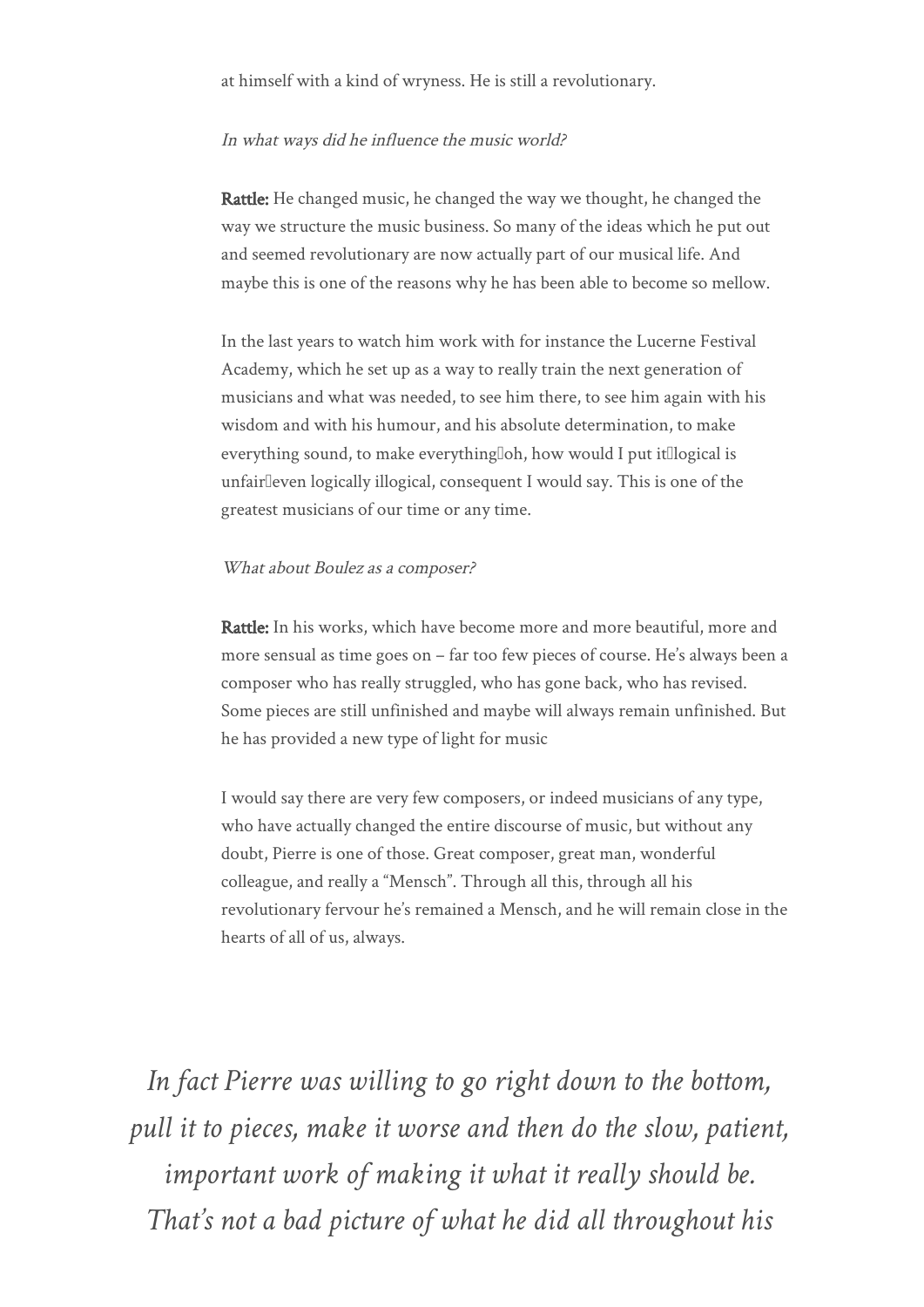#### What was his method of rehearsing like?

Rattle: In my early twenties I had one of the must instructive and humbling lessons of my life, preparing an orchestra for Pierre. I went back to the National Youth Orchestra, which I had only relatively recently left, and I prepared a programme for him. And having prepared this, then recorded The Rite of Spring. I mean, there was maybe a 20 year old conductor with an orchestra ranging from 13 to 19, so [laughs] all kids in a sandpit together. And for what we were, I think we did very, very well. So having finished recording, two days later Pierre turned up and he played absolutely all the way through The Rite of Spring.

And what I saw was Pierre conducting, and of course the orchestra playing<sup>[]"</sup>Simon, almost, almost ideally", and I felt very pleased with myself. That didn't last for long. Because then Pierre started working, and started taking it to pieces, and started telling people what it should be. And what was absolutely fascinating is of course he was dismantling everything. I did everything that he did not want, and I heard it get worse, and worse, and worse. And I thought: "Now, this is really interesting." And he patiently built it up, built it up over three hours. And I heard a point, a couple of hours in, where having got worse and worse, it started of course to overtake [laughs] anything I had ever dreamt of. And to watch him have the courage not only to destroy but to rebuild – most other conductors simply would have put some more makeup on it, or maybe changed a few little things. In fact Pierre was willing to go right down to the bottom, pull it to pieces, make it worse and then do the slow, patient, important work of making it what it really should be. That's not a bad picture of what he did all throughout his life. That's three hours of which I learnt a lifetime of lessons from, and very, very characteristic of him, and all done with the most utter good humour and patience and joy. Unforgettable.